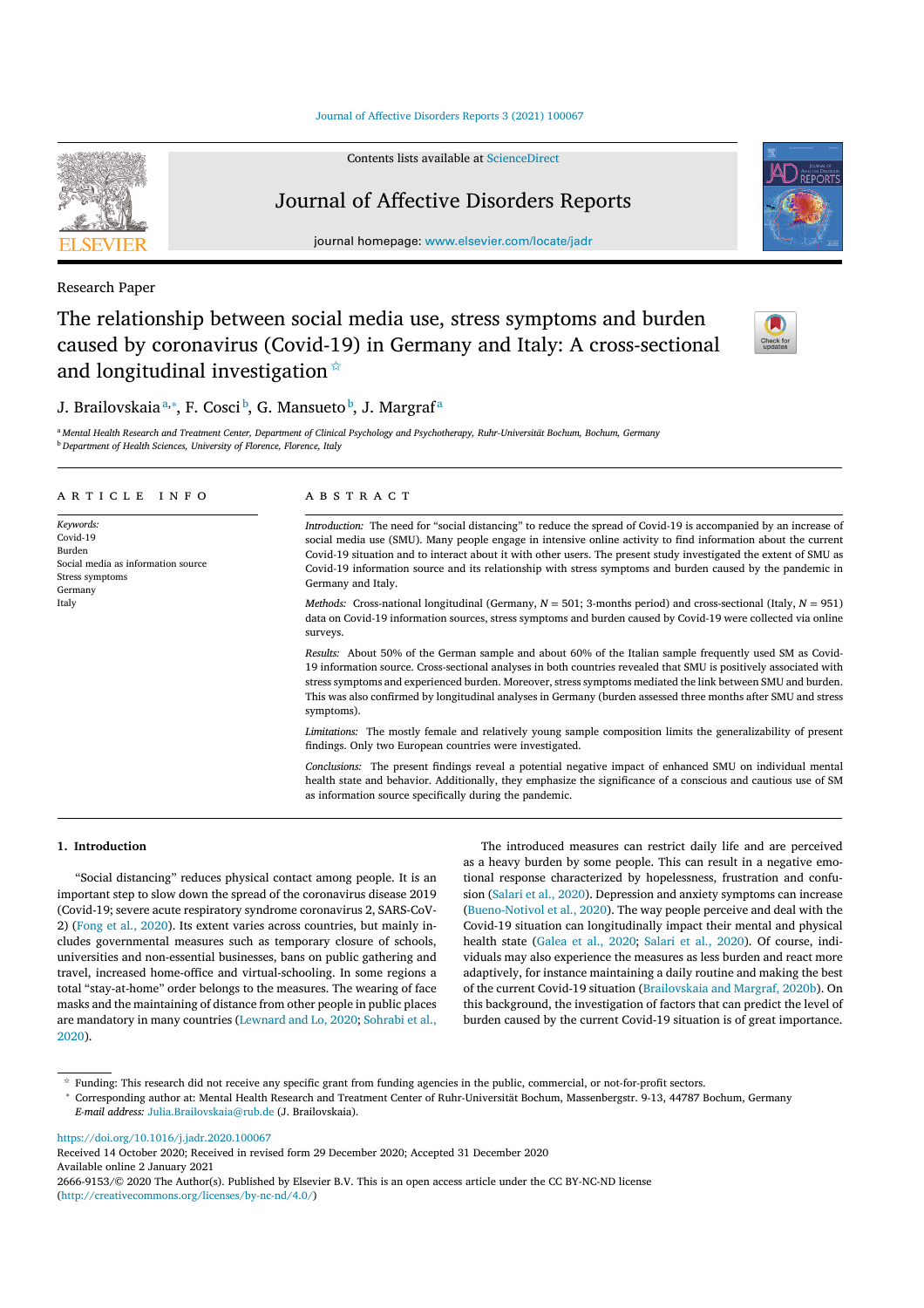The early identification of the factors can contribute to the reduction of the burden experience and thus to the protection of both mental and physical health.

Considering recent research, stress symptoms could belong to such factors. In a longitudinal study, individuals who had higher stress levels six months prior to the pandemic outbreak, experienced higher burden by the outbreak than people with lower stress levels (Brailovskaia and Margraf, 2020b). Furthermore, cross-sectional studies described a close positive relationship between Covid-19 related stress (e.g., fear to be infected or that family members are infected) and dysfunctional copingstrategies, such as enhanced alcohol use and over-eating, as well as negative mental health outcomes, such as anxiety symptoms and sleep disturbances (e.g., Barzilay et al., 2020; Taylor et al., 2020).

Stress symptoms can be enhanced by different factors. Earlier studies conducted previously to the Covid-19 outbreak described a positive relationship between intensive use of social media (SM), such as Facebook, Instagram and Twitter, and the experience of stress (Brailovskaia and Margraf, 2017; Marino et al., 2018). Individuals who regularly use Facebook had higher stress levels than people who consciously waived the membership on this social platform (Brailovskaia et al., 2019). Emotional and cognitive overload caused by the high amount of information provided on SM and the permanent pressure to engage in multiple social interactions foster the stress level (Chen and Lee, 2013; Vanman et al., 2018).

The introduction of "social distance" to fight the pandemic spread resulted in a de facto increase of SM use (SMU). Many people were and still are isolated from in-person social interaction and turn to substitute social platforms (Cellini et al., 2020). Here, they find steady updated information about the Covid-19 situation. And in contrast to other information sources such as newspaper articles (print media), television reports and official sites of government and authorities, they can simultaneously communicate about the Covid-19 updates with other SM users – friends and strangers (Allington et al., 2020; Gao et al., 2020). This can reduce loneliness and increase the feeling of social connectedness (Bayer et al., 2020). However, on SM, fake news that exaggerate and falsify the official information can rapidly spread via for example retweets on Twitter and re-sharing of updates on Facebook (Brennen et al., 2020; Budhwani and Sun, 2020; Ng et al., 2018). Exposure to unfiltered (mis)information can foster stress symptoms and evoke negative emotions. The online communication about the negative experiences and Covid-19 related worries contributes to an emotional contagion and a rapid spread of the stress symptoms (Gao et al., 2020; Garfin et al., 2020; Holman et al., 2020). Stress symptoms, in combination with the fear of missing updates and the need for social exchange about the updates, contributes to further intensive SMU. This creates a vicious circle of SMU and stress feeding into each other (Garfin et al., 2015).

Based on the presented background, it can be assumed that intensive SMU as Covid-19 information source can contribute to an enhanced stress level that fosters the experience of burden by the current extraordinary situation. The investigation of this assumption can support the identification of individuals at risk for high burden experience, its reduction and thus the protection of mental and physical health. Therefore, the present study had two primary aims. First, the extent of SMU as Covid-19 information source should be compared with the use of other forms of media (i.e., newspaper articles, news reports on television and official governmental online sites). Second, following hypotheses should be investigated: It is expected that SMU as Covid-19 information source is positively associated with stress symptoms (Hypothesis 1a) and burden caused by Covid-19 (Hypothesis 1b). Stress symptoms and burden are assumed to be positively related (Hypothesis 1c). Moreover, it is expected that the link between SMU and burden is mediated by stress symptoms (Hypothesis 2).

To gain a broader cross-national picture about the potential impact of SMU on burden caused by Covid-19, it should be investigated whether similar result patterns occur in samples from two European countries: Germany and Italy. Moreover, to go beyond cross-sectional conclusions,

#### J. Brailovskaja, F. Cosci, G. Mansueto et al. (2021) 100067

burden caused by Covid-19 should be assessed longitudinally at two measurement time points over a 3-months period in Germany.

Italy was the first European country that was seriously impacted by Covid-19 – specifically its Northern provinces. In the beginning of March 2020, the Italian government imposed national quarantine. The population was advised to stay at home except for necessary work, buying of food, and health circumstances. Easing of the lockdown was introduced in the end of May. Wearing of face masks in public places and keeping of distance remain mandatory (Ministero della Salute, 2020). On September 18, a total of 293,025 Covid-19 cases was registered in Italy (https://github.com/owid/covid-19-data/tree/master/public/data).

In Germany, the national quarantine started in the middle of March due to the rising Covid-19 cases. Its timeline and extent differed between the federal states. While in some states curfews were imposed, other states only encouraged a "stay-at-home". Nationalwide, public gatherings of more than two non-family members were prohibited. In the end of April, easing of the restrictions began. Wearing of face masks in public transport, shops and buildings with public traffic and keeping of distance remain mandatory (Bundesministerium für Gesundheit, 2020). On September 18, a total of 267,773 Covid-19 cases was registered in Germany (https://github.com/owid/covid-19-data/tree/ master/public/data).

#### **2. Methods**

#### *2.1. Procedure and participants*

*German sample.* The German sample is comprised of 501 participants (76.4% women; *Mage(SDage)* = 27.37(7.00), range: 18–71; occupation: 64.1% students, 34.5% employees, 1.2% unemployed, one retired person; marital status: 42.9% single, 43.5% with romantic partner, 13.6% married). At the first measurement time point (baseline, BL), 9.2% reported to belong to the Covid-19 risk group (i.e., age-related, pre-existing condition, weakened immune system) and one person was currently tested positive for Covid-19. In March 2020 (BL), an invitation including a link leading to the first online survey that assessed all variables of interest was emailed to a randomly collected group of 700 persons. They all are current or former students of a large university in the Ruhr region and had previously agreed to be contacted for research investigations. In June 2020 (follow-up, FU), 527 persons who responded to the first survey, received an emailed invitation including a link for the second online survey that assessed the level of experienced burden. There were no specific requirements for participation. It was voluntary and compensated by course credits for students.

*Italian sample.* The Italian sample is comprised of 951 participants (77.5% women;  $M_{age}(SD_{age}) = 24.86(5.62)$ , range: 19–70; occupation: 87% students, 12% employees, 1.1% unemployed; marital status: 44.1% single, 42.7% with romantic partner, 13.2% married). Of them, 5.3% belonged in the Covid-19 risk group. One person has been currently tested positive for the virus, and four persons were previously tested positive but were recovered at the time of data collection. Data were collected between the end of April and the beginning of September 2020 via an online survey. The link to the survey was send to all institutional email addresses of the students of the University of Florence together with an invitation to disseminate the link via email or SM among friends and acquaintances. There were no specific requirements for participation, it was voluntary and not compensated.

The present study was approved by the responsible Ethics Committees in Germany and in Italy. All participants were provided instruction and gave informed consent to participate via an online form. The surveys were provided in the national language of the samples.

#### **3. Measures**

*Covid-19 specific media use.* Participants rated their usage frequency of various forms of media to inform themselves about the current Covid-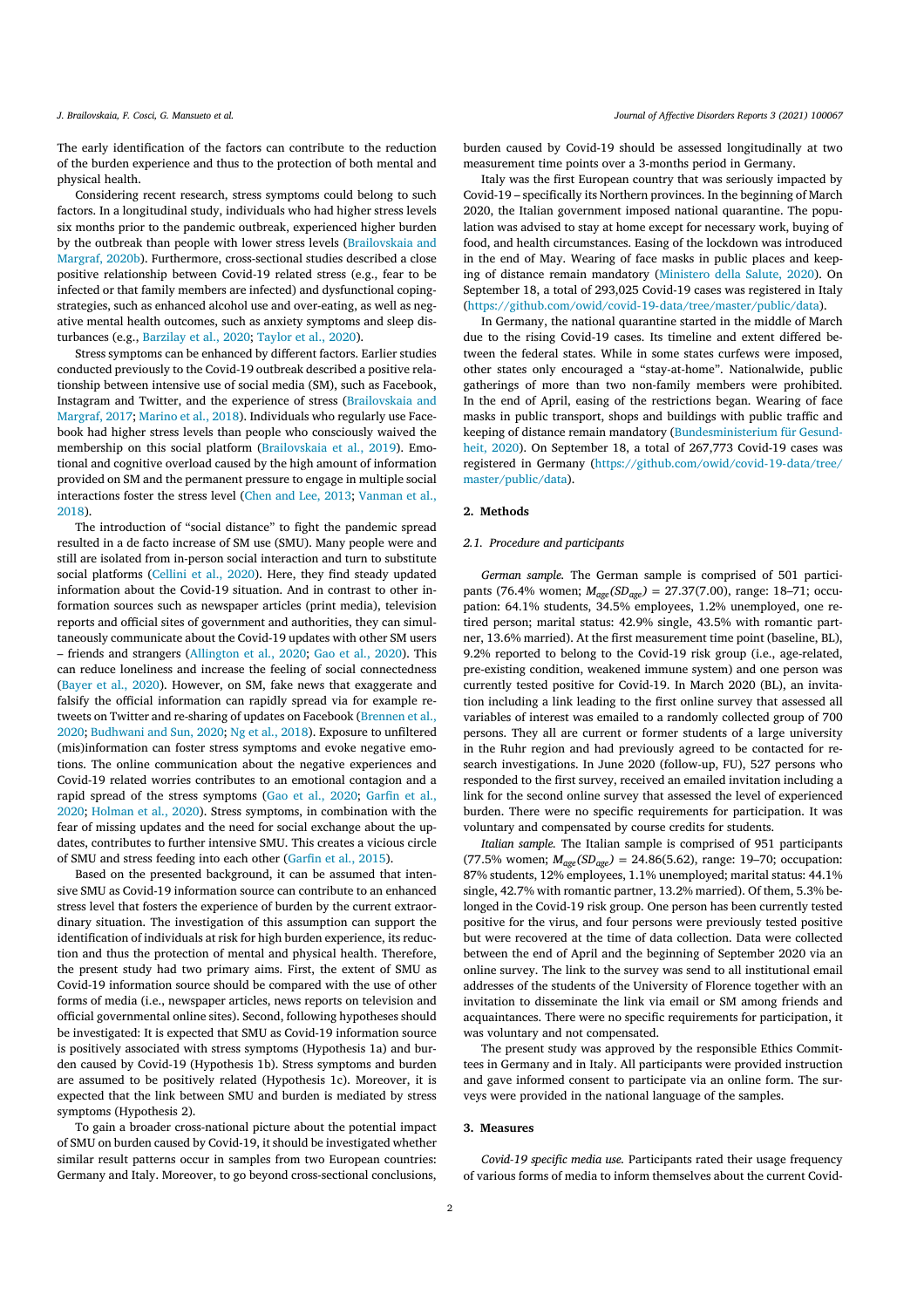19 situation: 1) newspaper articles (print media), 2) news reports on television, 3) official sites of the federal government and authorities, and 4) social media (e.g., Facebook, Twitter) on a 7-point Likert scale  $(1 = not at all, 7 = intensity)$ .

*Stress symptoms*. Stress symptoms were measured with the stress scale of the Depression Anxiety Stress Scales 21 (DASS-21; Lovibond and Lovibond, 1995). The seven items (e.g., "I tend to over-react to situations") are rated on a 4-point Likert scale  $(0 = did not apply to me at all; 3 =$ *applied to me very much or most of the time*; scale reliability: Germany, BL: Cronbach's  $\alpha = 0.876$ ; Italy:  $\alpha = 0.891$ ). The higher the sum score, the higher the level of the stress symptoms.

*Burden caused by Covid-19*. The experience of burden caused by Covid-19 was assessed with six items (e.g., "I am burdened by the current social situation", "I feel restricted in my everyday life") rated on a 7-point Likert scale (1 = *I do not agree*, 7 = *I totally agree*; scale reliability: Germany, BL:  $\alpha = 0.757$ , FU:  $\alpha = 0.783$ ; Italy:  $\alpha = 0.601$ ). Higher sum scores indicate higher level of burden.

# *3.1. Statistical analyses*

Statistical analyses were conducted using SPSS 26 and the macro Process version 2.16.1 (www.processmacro.org/index.html; Hayes, 2013). First, the extent of SMU was compared with the extent of use of the other information sources (i.e., newspaper articles (print media), news reports on television, official federal sites) by calculating dependent ttests (effect size measure: Cohen's d). Next, zero-order bivariate correlations were calculated to assess the relationship between the information sources, stress symptoms and burden caused by Covid-19. In the last step, a mediation model was calculated (Process: model 4). SMU as Covid-19 information source was included as predictor in the model, stress symptoms as mediator and burden as outcome. In Germany, the model was calculated twice (outcome: 1. burden, BL; 2. burden, FU). Age and gender served as covariates. Path *a* denoted the relationship between SMU and stress symptoms; the association between stress symptoms and burden was denoted by path *b*. The indirect effect (*ab*) was represented by the combined effect of path *a* and path *b*. Path *c* (the total effect) denoted the basic link between SMU and burden, and path *c'* (the direct effect) denoted the association between SMU and burden after the inclusion of stress symptoms in the model. The mediation effect was assessed by the bootstrapping procedure (10,000 samples) that provides accelerated confidence intervals (CI 95%).

### **4. Results**

As presented in Table 1, the usage patterns of the Covid-19 information sources show a similar trend in Germany and Italy.

In both countries, most participants frequently used official governmental sites as information source (range "4" to "7": Germany: 74.3%, Italy: 75.3%), followed by news reports on television (range "4" to "7": Germany: 66.5%, Italy: 67.1%) and SM (range "4" to "7": Germany: 49.3%, Italy: 59%). Newspaper reports (print media) were the least used media form (range "4" to "7": Germany: 19.2%, Italy: 19.8%).

More specifically, in both countries, t-tests revealed that participants tended to use SM significantly more frequently than newspaper articles (Germany: *t*(500) = 12.000, *p <* .001, *d* = 0.793; Italy: *t*(950) = 21.740,  $p < .001$ ,  $d = 1.005$ ), and less frequently than official governmental sites (Germany: *t*(500) = −8.811, *p <* .001, *d* = 0.362; Italy: *t*(950) = −7.967,  $p < .001$ ,  $d = 0.364$ ) and news reports on television (Germany:  $t(500) =$ −5.750, *p <* .001, *d* = 0.541; Italy: *t*(950) = −4.100, *p <* .001, *d* = 0.174) as source of Covid-19 information.

In Germany, the correlation analyses revealed that of SMU was the only information source that was significantly positively correlated with stress symptoms  $(M(SD) = 6.32(4.62)$ , range: 0–19),  $r = 0.128$ ,  $p < .01$ . Burden at BL (*M(SD)* = 23.18(6.43), range: 6–40) was significantly positively correlated with SMU,  $r = 0.132$ ,  $p < .01$ , use of official governmental sites,  $r = 0.107$ ,  $p < 0.05$ , and use of television news reports,  $r = 0.105$ ,

#### J. Brailovskaja, F. Cosci, G. Mansueto et al. (2021) 100067

#### **Table 1**

Descriptive statistics of the use of the Covid-19 information sources.

|                                                  | Germany, $N = 501$ | Italy, $N = 951$   |
|--------------------------------------------------|--------------------|--------------------|
| M (SD; Min-Max)                                  |                    |                    |
| Newspaper                                        | $2.04(1.63; 1-7)$  | $2.11(1.63; 1-7)$  |
| Television                                       | $4.29(2.10; 1-7)$  | $4.32(1.99; 1-7)$  |
| Official Sites                                   | $4.60(1.83; 1-7)$  | $4.68$ (1.87; 1-7) |
| Social Media                                     | $3.53(2.10; 1-7)$  | $3.97(2.05; 1-7)$  |
| Frequency of ratings (%): Newspaper              |                    |                    |
| 49                                               | 61.3               | 56.8               |
| "2 to $3"$                                       | 19.6               | 23.4               |
| "4 to 5"                                         | 13.8               | 14.3               |
| "6 to 7"                                         | 5.4                | 5.5                |
| Frequency of ratings (%). Television             |                    |                    |
| 41"                                              | 18.2               | 14.1               |
| " $2$ to $3"$                                    | 15.4               | 18.8               |
| "4 to 5"                                         | 30.1               | 33.2               |
| " $6$ to $7"$                                    | 36.3               | 33.9               |
| <i>Frequency of ratings (%)</i> : Official Sites |                    |                    |
| 41"                                              | 9.4                | 8.6                |
| "2 to 3"                                         | 16.4               | 16.1               |
| "4 to 5"                                         | 36.9               | 35.6               |
| " $6$ to $7"$                                    | 37.3               | 39.6               |
| Frequency of ratings (%): Social Media           |                    |                    |
| 41"                                              | 26.5               | 18.8               |
| "2 to 3"                                         | 24.2               | 22.2               |
| "4 to $5$ "                                      | 25.3               | 29.9               |
| "6 to 7"                                         | 24                 | 29.1               |

Notes,  $M = \text{Mean}$ ,  $SD = \text{Standard Deviation}$ ,  $Min = \text{Minimum}$ ,  $Max = \text{Maximum}$ ; due to rounding, the sum of the frequencies is not always 100%.

*p*<.05. Burden at FU ( $M(SD) = 21.60(6.51)$ , range: 6–41) was significantly positively correlated only with SMU, *r* = 0.112, *p<*.05. Stress symptoms were significantly positively correlated with burden (burden, BL: *r* = 0.445, *p <* .01; burden, FU: *r* = 0.318, *p <* .01).

In Italy, SMU was also the only Covid-19 information source that was significantly positively correlated with stress symptoms (*M(SD)* = 9.75(4.91), range: 0–21), *r* = 0.131, *p <* .01. Burden (*M(SD)* = 23.57(6.08), range: 6–41) was significantly positively correlated with SMU,  $r = 0.136$ ,  $p < 0.01$ , and with the use of official governmental sites,  $r = 0.098$ ,  $p < 01$ . Stress symptoms and burden were significantly positively correlated,  $r = 0.416$ ,  $p < .01$ .

As shown in Fig. 1a and Fig. 1b, in Germany, stress symptoms significantly mediated the positive association between SMU and burden caused by Covid-19. The basic relationship between SMU (predictor) and burden at BL (outcome) was significant (total effect,  $c: p = .007$ ). The association between SMU and stress symptoms (mediator) ( $a$ :  $p =$ .003), and the relationship between stress symptoms and burden (*b: p <* .001) were also significant. After the inclusion of stress symptoms in the model, the link between SMU and burden was not significant (direct effect,  $c$ :  $p = .118$ ). The indirect effect was significant (*ab*),  $b = 0.177$ ,  $SE = 0.069$ , 95% CI [0.047, 0.317]. The same result patter was found in the model that included burden at FU as outcome: total effect,  $c: p =$ .024; *a: p* = .003; *b: p <* .001; direct effect, *c': p* = .163; indirect effect  $(a,b)$ ,  $b = 0.127$ ,  $SE = 0.051$ ,  $95\%$  CI [0.033, 0.234].

In Italy, stress symptoms partly mediated the positive link between SMU and burden (see Fig. 1c). The basic association between SMU and burden was significant (total effect,  $c: p < .001$ ). The relationship between SMU and stress symptoms ( $a: p < .001$ ), and the link between stress symptoms and burden ( $b$ :  $p$  < .001) were also significant. After the inclusion of stress symptoms in the model, the association between SMU and burden remained significant (direct effect,  $c$ :  $p = .005$ ), but was weaker than before the inclusion. The indirect effect was significant  $(ab)$ ,  $b = 0.146$ ,  $SE = 0.042$ ,  $95\%$  CI  $[0.066, 0.230]$ .

### **5. Discussion**

To slow down the spread of Covid-19, a large proportion of social interaction was transferred into the online world in the last months.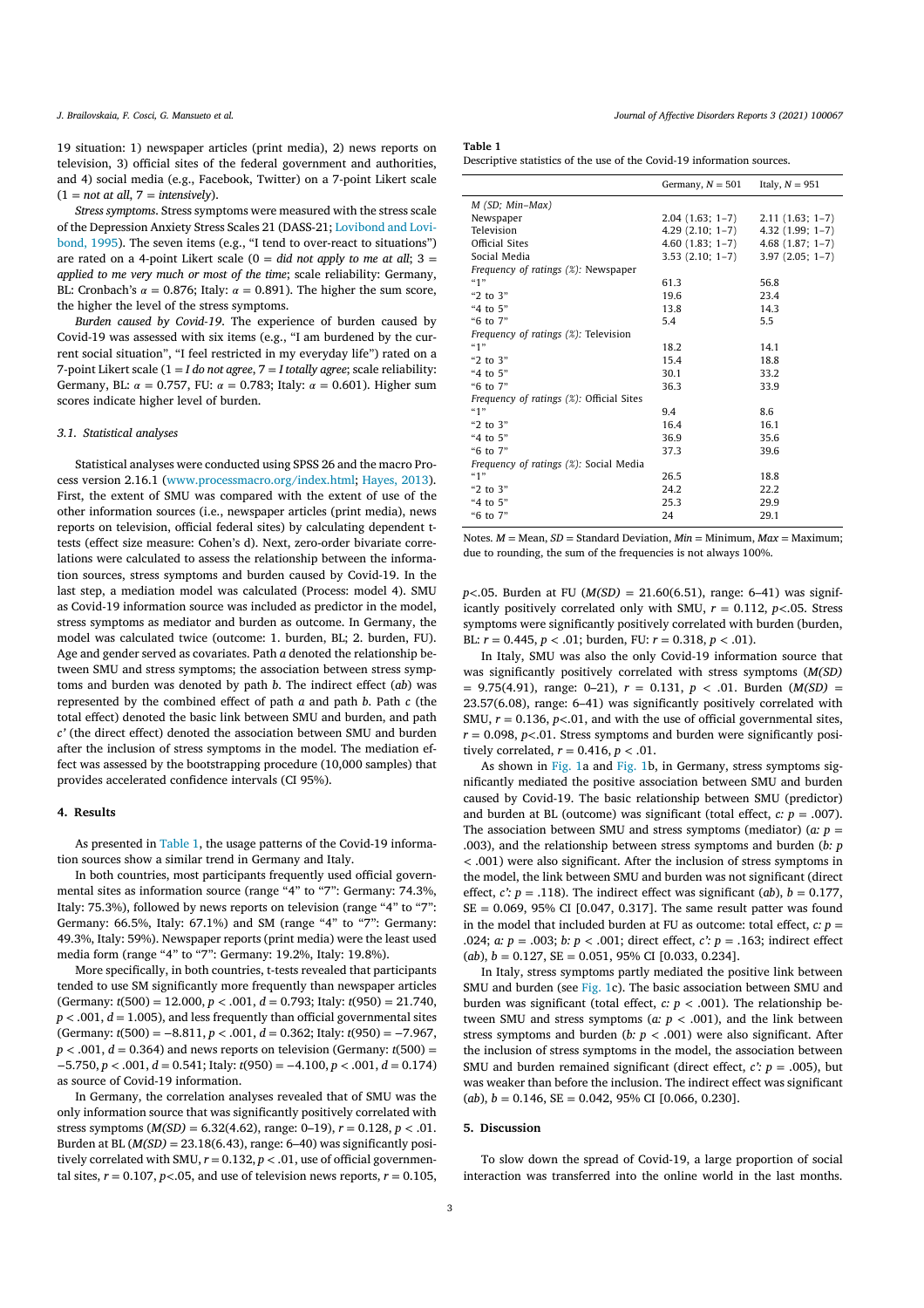

**Fig. 1.** Mediation model including social media as Covid-19 information source (predictor), stress symptoms (mediator), and burden caused by Covid-19 (outcome): a) German sample: all variables assessed at baseline; b) German sample: social media and stress symptoms assessed at baseline, burden assessed at follow-up; c) Italian sample: all variables assessed at the same measurement time point.

*Notes.*  $c =$  path of predictor to outcome, without inclusion of mediator (total effect);  $a =$  path of predictor to mediator;  $b =$  path of mediator to outcome;  $c' =$ path of predictor to outcome including mediator (direct effect); BL = baseline;  $FU = follow$ -up.

Consequently, the use of SM increased. Platforms such as Facebook and Twitter became significant sources and the main place of discussion of Covid-19 information (Cellini et al., 2020; Gao et al., 2020). In contrast to other information sources such as print media, television or official governmental sites, the content presented on SM is user-generated. This makes it prone to fake news and misinformation that can rapidly spread via sharing processes (Depoux et al., 2020).

The present study provides cross-sectional and longitudinal findings of the relationship between SMU as Covid-19 information source, stress symptoms and burden caused by the pandemic from Germany and Italy.

About 50% of the participants in Germany and about 60% of the participants in Italy, frequently used SM as Covid-19 information source. In both countries, SM were used more frequently than print sources and less frequently than official sites and news reports on television. Interestingly, only SMU as Covid-19 information source was significantly positively associated with stress symptoms (confirmation of Hypothesis 1a). Furthermore, burden caused by Covid-19 was positively associated with SMU (confirmation of Hypothesis 1b) and with stress symptoms (confirmation of Hypothesis 1c). Stress symptoms served as a mediator of the relationship between SMU and burden in cross-sectional and longitudinal analyses (confirmation of Hypothesis 2). The findings can be at least partly explained as following.

Previous research emphasized that intensive SMU can negatively impact mental health and contribute to the experience of stress (Brailovskaia and Margraf, 2017, 2020a; Twenge and Campbell, 2019). Emotional and cognitive overload by the steady updated unfiltered information and the permanent availability of social interaction on SM

were outlined as important reasons for this finding (Chen and Lee, 2013; Schmitt et al., 2018). The overload effect can be enhanced when the provided (mis)information refers to traumatic events such as terroristic attacks or environmental catastrophes (Thompson et al., 2017), or – as emphasized by present findings – extraordinary situations such as Covid-19 outbreak. Thus, the consume of (mis)information that isshared on SM in text and graphics often without verification of its accuracy can evoke stress symptoms. Individuals with enhanced stress symptoms perceive the current Covid-19 situation as a high burden (Brailovskaia and Margraf, 2020b). They experience hopelessness and frustration and are not able to adequately react to the introduced governmental measures and changes of daily life that are necessary to fight the pandemic. Their depression and anxiety level can increase (Bueno-Notivol et al., 2020).

Negative impact of intensive SMU such as reduction of life satisfaction, increase of depression, anxiety, insomnia, addictive tendencies, and suicide ideation has been reported by earlier research (Brailovskaia et al., 2020b; Marino et al., 2018). The present findings reveal similar result patterns in two different countries. They emphasize a potential negative effect of SMU specifically in the current extraordinary Covid-19 situation. SM may be used for strategic communication by government and authorities to stress the need for adherence to the introduced measure to reduce the Covid-19 spread, or to reassure the population (Allington et al., 2020; Garfin et al., 2020). However, it can also be used to spread fake news, misinformation and conspiracy theories that demoralize the population, negatively impact their mental and physical health and reduce the success of the fight with the pandemic (Orso et al., 2020; Pennycook et al., 2020). In contrast to other Covid-19 information sources that were investigated in the present study, SM content is generated and shared by the users. Therefore, everyone who engages in SMU is responsible for the provided information. To prevent the negative consequences of SMU, it is important to call public attention to the need of an accurate and conscious online behavior especially during the pandemic. Active users of SM who upload, share and comment the online content should consider its accuracy. For example, previously to re-/sharing and liking information, they can verify its accuracy on official governmental sites. They also can admonish people who share misinformation and contact the responsible SM operators. Passive users of SM who prefer to only observe the content generated by other users (e.g., reading of updates and comments) should be aware of the fact that the information they consume can be misleading and cause psychological processes that negatively impact their health and behavior. Thus, information provided on SM should be critically reviewed previously to drawing (emotional-driven) conclusions.

So far, the negative impact of intensive SMU is not addressed in governmental interventions to combat Covid-19. Making it a topic of discussion when planning further governmental measures, can be an important step for the protection of mental and physical health and the increase of adherence to the measures to reduce the Covid-19 spread.

Following limitations of the present study should be considered. First, the mostly female and relatively young composition of both samples limits the generalizability of present findings. Second, only individuals from Germany and Italy – two European countries – were included in the present investigation. Future studies should replicate current findings in other (non-European) countries. Third, previous research described a positive association between intensive SMU in general and stress symptoms (Brailovskaia et al., 2019; Chen and Lee, 2013; Vanman et al., 2018). Since the pandemic outbreak, time spent on SM increased (e.g., Gao et al., 2020). Therefore, it could be hypothesized that this also fosters the individual stress level and contributes to the experience of burden. However, in the current study, only the usage frequency of SM as Covid-19 information source was assessed. Thus, even though, the search for information belongs to the main reasons for SMU (e.g., Brailovskaia et al., 2020a), the present findings allow only the conclusion that SMU as Covid-19 information source can foster the stress level and the experience of burden by the current situation. To draw a conclusion about the level of SMU in general of the considered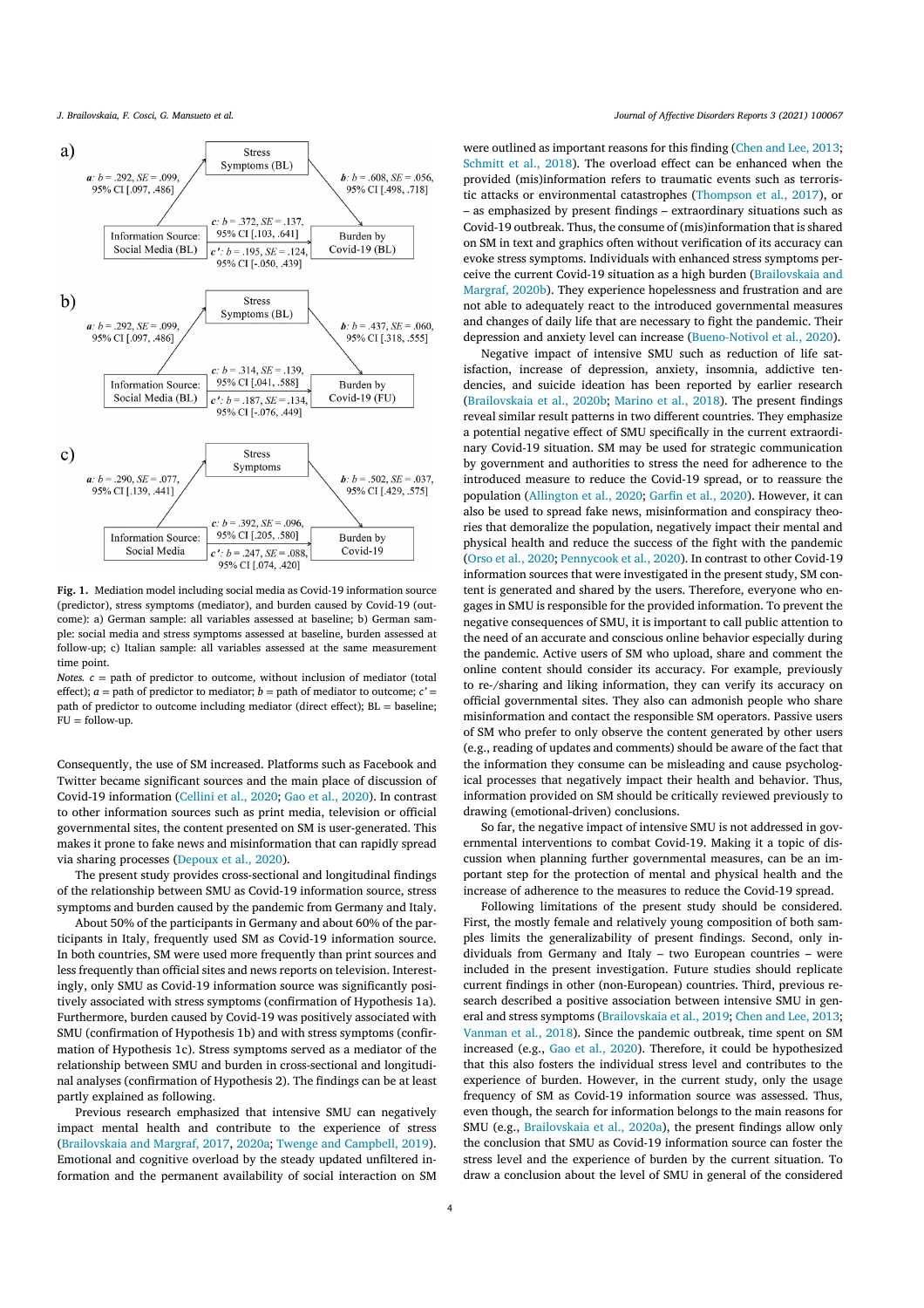sample, to investigate the hypothesized effect of SMU in general and to compare it with the specific effect of SMU as Covid-19 information source, a more detailed assessment of the online activity (e.g., which platforms are used, how much time is daily spent online, which are the main usage reasons, is the use rather passive or active) is suggested for future studies.

Fourth, the low internal consistency of the burden measure in the Italian sample might reduce the reliability of the present results. Fifth, the present findings emphasize the positive association between SMU as Covid-19 information source, stress symptoms, and the experience of burden. Available research on Covid-19 (e.g., Barzilay et al., 2020; Taylor et al., 2020) and research that was conducted before the pandemic outbreak (e.g., Levitan et al., 2019; Robinson, 2008) reported that the experience of psychological burden can result in dysfunctional coping-strategies that negatively impact the individual and can contribute to social conflicts, such as problematic alcohol use, over-eating, and aggressive behavior. Based on this background, it can be hypothesized that people who engage in intensive use of SM to stay up to date about the Covid-19 situation tend to enhanced stress levels and experience an increased level of burden which fosters dysfunctional behavior. However, no behavioral measures were assessed in the current study. Thus, it cannot for certain be concluded that participants with the highest SMU are also the ones who engage the most in dysfunctional copingstrategies. To investigate this hypothesis, future research is suggested to extend the present study by the inclusion of functional (e.g., providing of social support to other people, keeping the daily routine) and dysfunctional coping-strategies (e.g., alcohol use, aggressive behavior).

In conclusion, the present cross-national study reveals that the use of SM as Covid-19 information source can foster the experience of burden instantaneously and up to three months later. Stress symptoms mediate the association between SMU and burden. The call for public attention to these associations and to the need for a more responsible and conscious use of SM is urgent. It can enhance adherence with precautionary measures, and therefore reduce the spread of Covid-19 and protect mental and physical health.

## **Author statement contributors**

Julia Brailovskaia, Fiammetta Cosci and Jürgen Margraf conducted the study design. Julia Brailovskaia wrote the first draft of the manuscript and conducted statistical analysis. Julia Brailovskaia conducted literature searches. Julia Brailovskaia, Fiammetta Cosci and Giovanni Mansueto conducted data collection. Julia Brailovskaia conducted data preparation. Fiammetta Cocsi, Giovanni Mansueto and Jürgen Margraf reviewed and edited the first draft. All authors contributed to and have approved the final manuscript. All authors state their compliance with the Code of Ethics of the World Medical Association (Declaration of Helsinki).

#### **Declaration of competing Interest**

None.

### **Role of the Funding Sources**

This research did not receive any specific grant from funding agencies in the public, commercial, or not-for-profit sectors.

#### **Acknowledgements**

None.

#### **References**

Allington, D., Duffy, B., Wessely, S., Dhavan, N., Rubin, J., 2020. Health-protective behaviour, social media usage and conspiracy belief during the COVID-19 public health emergency. Psychol. Med. 1–7.

#### J. Brailovskaja, F. Cosci. G. Mansueto et al. (2021) 100067

- Barzilay, R., Moore, T.M., Greenberg, D.M., DiDomenico, G.E., Brown, L.A., White, L.K., Gur, R.C., Gur, R.E., 2020. Resilience, COVID-19-related stress, anxiety and depres during the pandemic in a large population enriched for healthcare providers. Transl. Psychiatry 10, 1–8.
- Bayer, J.B., Triệu, P., Ellison, N.B., 2020. Social media elements, ecologies, and effects. Ann. Rev. Psychol. 71, 471–497.
- Brailovskaia, J., Margraf, J., 2017. Facebook addiction disorder (FAD) among German students – a longitudinal approach. PLoS ONE 12, e0189719.
- Brailovskaia, J., Margraf, J., 2020a. Decrease of well-being and increase of online media use: cohort trends in German university freshmen between 2016 and 2019. Psychiatry Res 290, 113110.
- Brailovskaia, J., Margraf, J., 2020b. Predicting adaptive and maladaptive responses to the Coronavirus (COVID-19) outbreak: a prospective longitudinal study. Int. J. Clin. Health Psychol. 20, 181–191.
- Brailovskaia, J., Margraf, J., Schillack, H., Köllner, V., 2019. Comparing mental health of facebook users and facebook non-users in an inpatient sample in Germany. J. Affect. Disord. 259, 376–381.
- Brailovskaia, J., Schillack, H., Margraf, J., 2020a. Tell me why are you using social media (SM)! Relationship between reasons for use of SM, SM flow, daily stress, depression, anxiety, and addictive SM use–An exploratory investigation of young adults in Germany, Comput. Human Behav. 113, 106511.
- Brailovskaia, J., Teismann, T., Margraf, J., 2020b. Positive mental health mediates the relationship between Facebook Addiction Disorder and suicide-related outcomes: a longitudinal approach. Cyberpsychol. Behav. Soc. Netw. 23 (5), 346–350. doi:10.1089/cyber.2019.0563.
- Brennen, J.S., Simon, F., Howard, P.N., Nielsen, R.K., 2020. Types, sources, and claims of Covid-19 misinformation. Reuters Inst. 7 3-1.
- Budhwani, H., Sun, R., 2020. Creating COVID-19 stigma by referencing the novel coronavirus as the "chinese virus" on twitter: quantitative analysis of social media data. J. Med. Internet Res. 22, e19301.
- Bueno-Notivol, J., Gracia-García, P., Olaya, B., Lasheras, I., López-Antón, R., Santabárbara, J., 2020. Prevalence of depression during the COVID-19 outbreak: a metaanalysis of community-based studies. Int. J. Clin. Health Psychol. 21 (1), 100196. doi:10.1016/j.ijchp.2020.07.007.<br>desministerium für Gesundheit,
- Bundesministerium für Gesundheit, 2020. Coronavirus SARS-CoV-2: Retrieved from bundesgesundheitsministerium.de/coronavirus/chronik-coronavirus.html (accessed 18 September 2020).
- Cellini, N., Canale, N., Mioni, G., Costa, S., 2020. Changes in sleep pattern, sense of time and digital media use during COVID-19 lockdown in Italy. J. Sleep Res. 29, e13074.
- Chen, W., Lee, K.-.H., 2013. Sharing, liking, commenting, and distressed? The pathway between Facebook interaction and psychological distress. Cyberpsychol. Behav. Soc. Netw. 16, 728–734.
- Depoux, A., Martin, S., Karafillakis, E., Bsd, R.P., Wilder-Smith, A., Larson, H., 2020. The pandemic of social media panic travels faster than the COVID-19 outbreak. Journal of Travel Medicine 27 (3), 1–2. doi:10.1093/jtm/taaa031.
- Fong, M.W., Gao, H., Wong, J.Y., Xiao, J., Shiu, E.Y.C., Ryu, S., Cowling, B.J., 2020. Nonpharmaceutical measures for pandemic influenza in nonhealthcare settings—Social distancing measures. Emerging Infect. Dis. 26, 976–984.
- Galea, S., Merchant, R.M., Lurie, N., 2020. The mental health consequences of COVID-19 and physical distancing: the need for prevention and early intervention. JAMA Intern. Med. 180, 817–818.
- Gao, J., Zheng, P., Jia, Y., Chen, H., Mao, Y., Chen, S., Wang, Y., Fu, H., Dai, J., 2020. Mental health problems and social media exposure during COVID-19 outbreak. PLoS ONE 15, e0231924.
- Garfin, D.R., Holman, E.A., Silver, R.C., 2015. Cumulative exposure to prior collective trauma and acute stress responses to the Boston marathon bombings. Psychol. Sci. 26, 675–683.
- Garfin, D.R., Silver, R.C., Holman, E.A., 2020. The novel coronavirus (COVID-2019) outbreak: amplification of public health consequences by media exposure. Health Psychol. 39, 355–357.
- Hayes, A.F., 2013. Introduction to mediation, moderation, and Conditional Process Analysis. Guilford Press, London.
- Holman, E.A., Garfin, D.R., Lubens, P., Silver, R.C., 2020. Media exposure to collective trauma, mental health, and functioning: does it matter what you see? Clin. Psychol. Sci. 8, 111–124.
- Levitan, N., Barkmann, C., Richter-Appelt, H., Schulte-Markwort, M., Becker-Hebly, I., 2019. Risk factors for psychological functioning in German adolescents with gender dysphoria: poor peer relations and general family functioning. Eur. Child Adolesc. Psychiatry 28, 1487–1498.
- Lewnard, J.A., Lo, N.C., 2020. Scientific and ethical basis for social-distancing interventions against COVID-19. Lancet Infect. Dis. 20, 631–633.
- Lovibond, S.H., Lovibond, P.F., 1995. Manual For the Depression Anxiety Stress Scales, 2nd ed. Psychology Foundation, Sydney. Marino, C., Gini, G., Vieno, A., Spada, M.M., 2018. The associations between problematic
- Facebook use, psychological distress and well-being among adolescents and young adults: a systematic review and meta-analysis. J. Affect. Disord. 226, 274–281.
- Ministero della Salute, 2020. Novel Coronavirus. Daily Situation Report Retrieved from http://www.salute.gov.it/portale/nuovocoronavirus/homeNuovoCoronavirus.jsp .
- Ng, Y.J., Yang, Z.J., Vishwanath, A., 2018. To fear or not to fear? Applying the social amplification of risk framework on two environmental health risks in Singapore. J. Risk Res. 21, 1487–1501.
- Orso, D., Federici, N., Copetti, R., Vetrugno, L., Bove, T., 2020. Infodemic and the spread of fake news in the COVID-19-era. Eur. J. Emerg. Med..
- Pennycook, G., McPhetres, J., Zhang, Y., Lu, J.G., Rand, D.G., 2020. Fighting COVID-19 misinformation on social media: experimental evidence for a scalable accuracy-nudge intervention. Psychol. Sci. 31, 770–780.